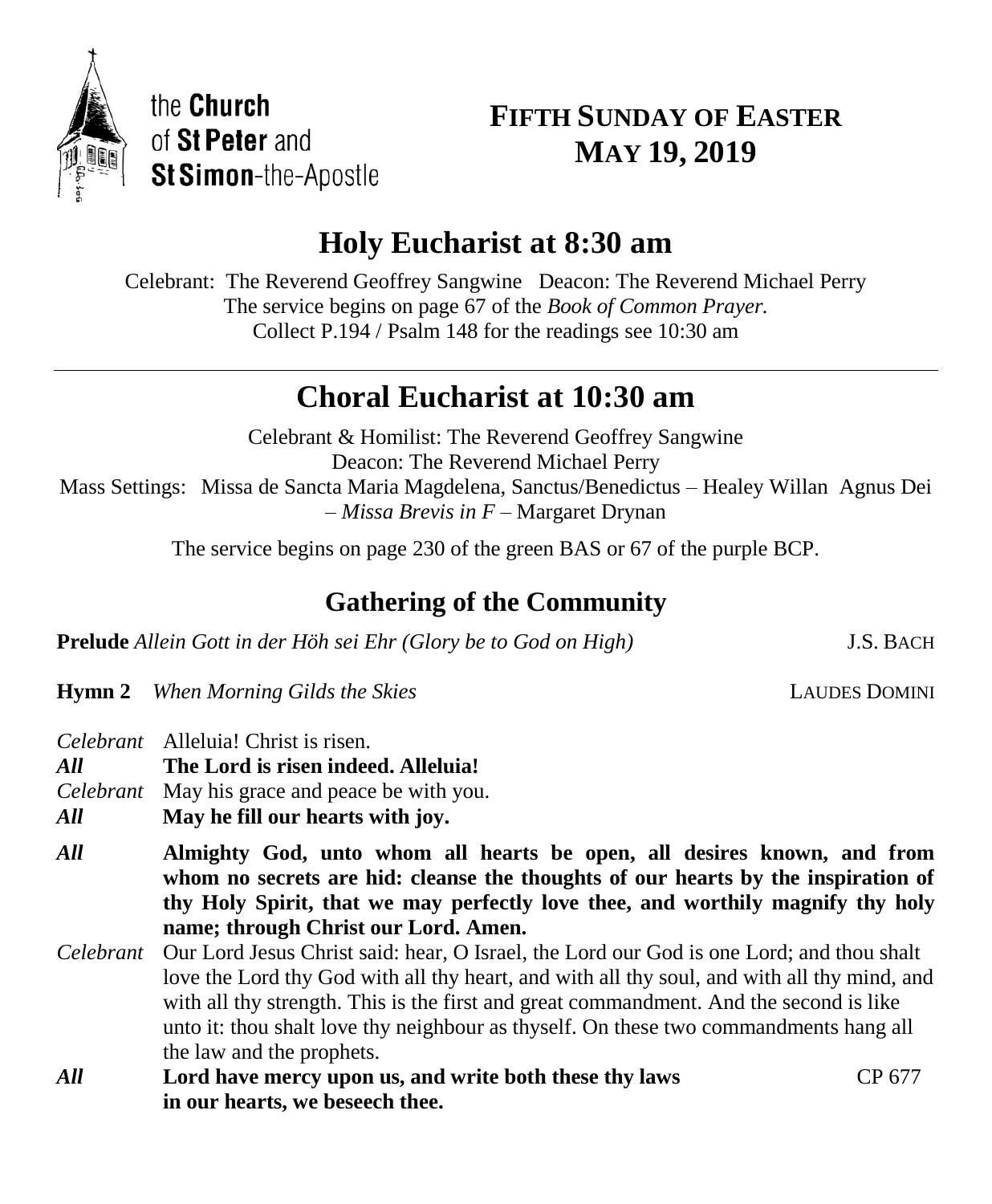**Gloria** – Hymn Book # 679 MERBECKE

# *Celebrant* Glory be to God on high,

**and in earth peace, good will towards all. We praise thee, we bless thee, we worship thee, we glorify thee, we give thanks to thee for thy great glory, O Lord God, heavenly king, God the Father almighty. O Lord, the only-begotten Son, Jesus Christ; O Lord God, Lamb of God, Son of the Father, that takest away the sin of the world, have mercy upon us. Thou that takest away the sin of the world, receive our prayer. Thou that sittest at the right hand of God the Father, have mercy upon us. For thou only art holy; thou only art the Lord; thou only, O Christ, with the Holy Ghost, art most high in the glory of God the Father. Amen.**

## **The Collect of the Day**

# **The Proclamation of the Word**

**First Lesson** *Acts 11:1-18* **Read by Kenneth Clarke** 

*Reader* The First Lesson is written in the 11<sup>th</sup> chapter of the book of Acts. beginning at the  $1<sup>st</sup>$  verse.

Now the apostles and the believers who were in Judea heard that the Gentiles had also accepted the word of God. So when Peter went up to Jerusalem, the circumcised believers criticized him, saying, 'Why did you go to uncircumcised men and eat with them?' Then Peter began to explain it to them, step by step, saying, 'I was in the city of Joppa praying, and in a trance I saw a vision. There was something like a large sheet coming down from heaven, being lowered by its four corners; and it came close to me. As I looked at it closely I saw four-footed animals, beasts of prey, reptiles, and birds of the air. I also heard a voice saying to me, "Get up, Peter; kill and eat." But I replied, "By no means, Lord; for nothing profane or unclean has ever entered my mouth." But a second time the voice answered from heaven, "What God has made clean, you must not call profane." This happened three times; then everything was pulled up again to heaven. At that very moment three men, sent to me from Caesarea, arrived at the house where we were. The Spirit told me to go with them and not to make a distinction between them and us. These six brothers also accompanied me, and we entered the man's house. He told us how he had seen the angel standing in his house and saying, "Send to Joppa and bring Simon, who is called Peter; he will give you a message by which you and your entire household will be saved." And as I began to speak, the Holy Spirit fell upon them just as it had upon us at the beginning. And I remembered the word of the Lord, how he had said, "John baptized with water, but you will be baptized with the Holy Spirit." If then God gave them the same gift that he gave us when we believed in the Lord Jesus Christ, who was I that I could hinder God?' When they heard this, they were silenced. And they praised God, saying, 'Then God has given even to the Gentiles the repentance that leads to life.'

*Reader* The word of the Lord. *All* **Thanks be to God.**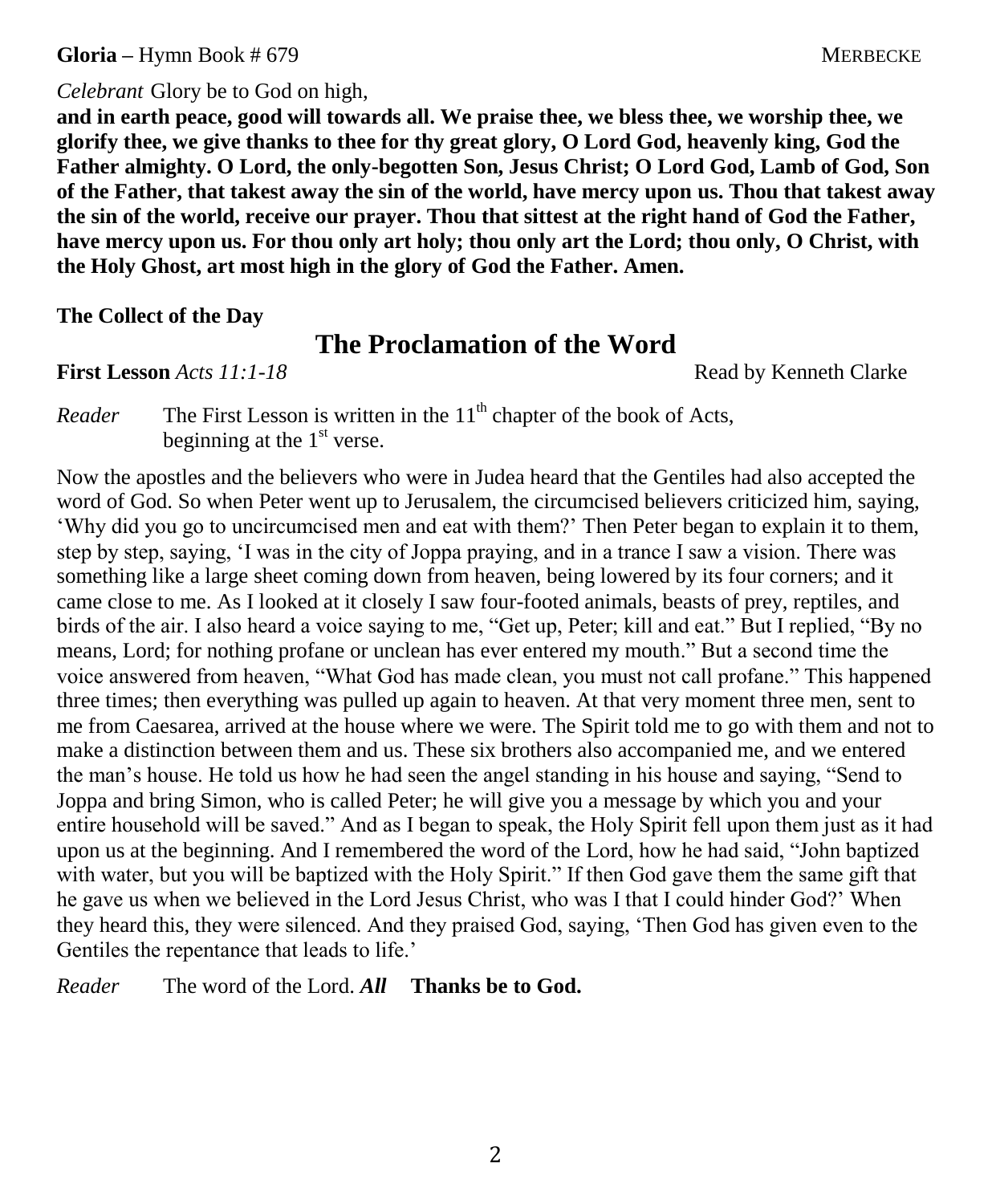**Psalm 148** *Please remain seated.*



O praise the 'Lord  $\cdot$  from the ' heavens: / praise ' -- him ' in the ' heights.

<sup>2</sup> Praise him, all ye ' angels of ' his: / praise ' -- him ' all his ' host.

<sup>3</sup> Praise him ' sun and ' moon: / praise him ' all ye ' stars of ' light.

<sup>4</sup> Praise him ' all ye ' heavens, / and ye waters that ' are a'bove the ' heavens.

 $<sup>5</sup>$  Let them praise the 'Name  $\cdot$  of the 'Lord; / for he commanded ' and they ' were cre'ated.</sup>

 $6$  He hath made them fast for 'ever and 'ever: /

he hath given them a ' law which ' shall not  $\cdot$  be ' broken.

<sup>7</sup> Praise the 'Lord  $\cdot$  from the 'earth, / ye 'dragons and ' all 'deeps;

<sup>8</sup> Fire and hail, 'snow and 'vapour, / wind and 'storm, ful'filling his 'word;

<sup>9</sup> Mountains and ' all ' hills; / fruitful ' trees and ' all ' cedars;

 $10$  Beasts and ' all ' cattle; / creeping ' things and ' feathered ' fowls;

 $11$  Kings of the earth, and ' all ' peoples; / princes and all ' judges ' of the ' world;

 $12$  Young men and ' maidens to'gether; / old ' men ' and ' children;

 $13$  Let them praise the 'Name  $\cdot$  of the 'Lord; /

for his Name only is excellent, and his ' glory a-bove ' heaven and ' earth.

 $14$  He shall exalt the horn of his people; all his ' saints shall ' praise him: / even the children of Israel, even the ' people that ' serveth ' him.

## **Second Lesson** *Revelation 21:1-6* **Read by Alison Jane**

*Reader* The Second Lesson is written in the 21<sup>st</sup> chapter of the Revelation, beginning at the  $1<sup>st</sup>$  verse.

Then I saw a new heaven and a new earth; for the first heaven and the first earth had passed away, and the sea was no more. And I saw the holy city, the new Jerusalem, coming down out of heaven from God, prepared as a bride adorned for her husband. And I heard a loud voice from the throne saying, 'See, the home of God is among mortals. He will dwell with them; they will be his peoples, and God himself will be with them; he will wipe every tear from their eyes. Death will be no more; mourning and crying and pain will be no more, for the first things have passed away.'And the one who was seated on the throne said, 'See, I am making all things new.' Also he said, 'Write this, for these words are trustworthy and true.' Then he said to me, 'It is done! I am the Alpha and the Omega, the beginning and the end. To the thirsty I will give water as a gift from the spring of the water of life.

*Reader* The word of the Lord. *All* **Thanks be to God.**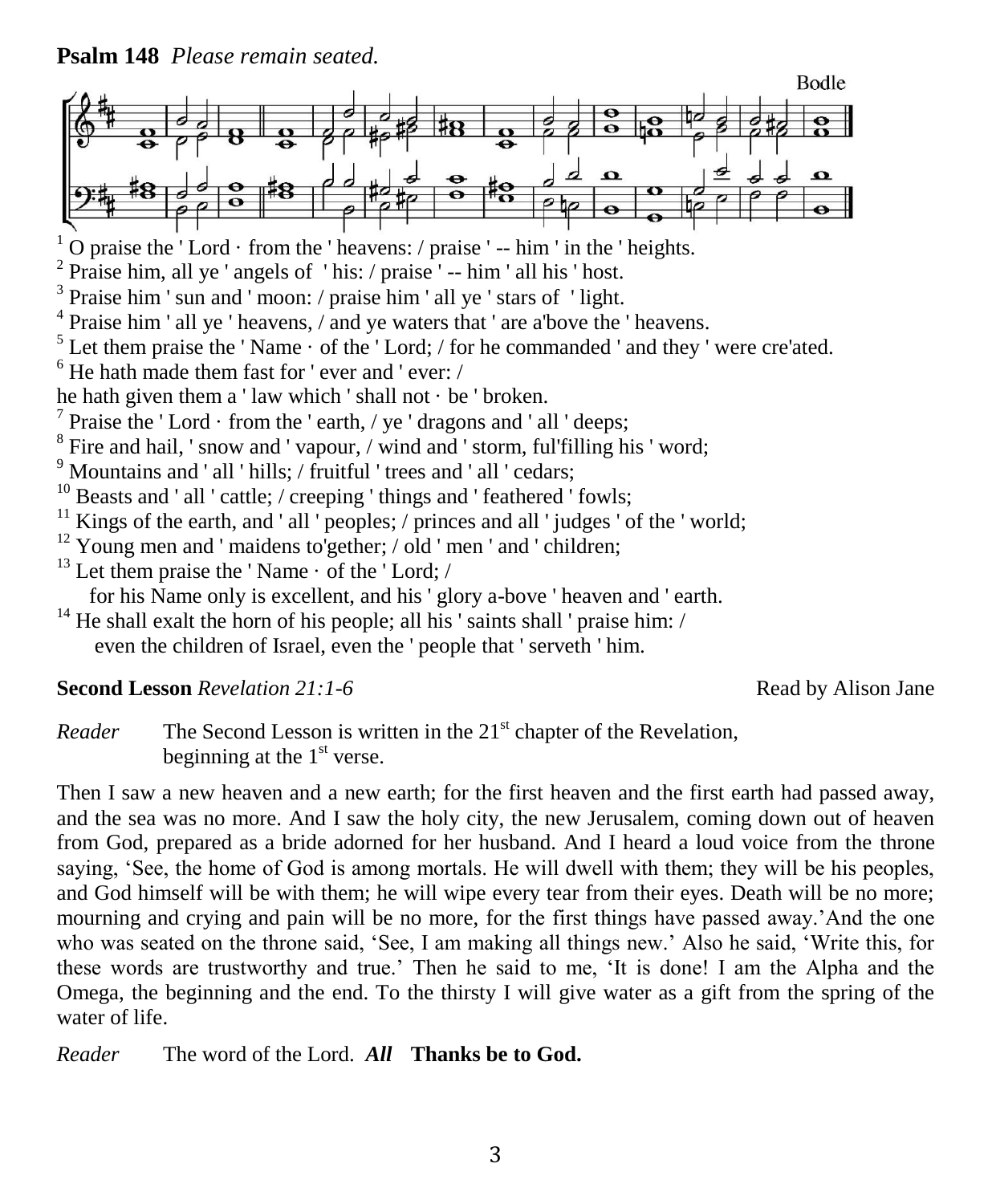**The Holy Gospel** *John 13:31-35*

*Gospeller* The Lord be with you.

*All* **And with thy spirit.**

Gospeller The Holy Gospel is written in the 13<sup>th</sup> chapter of the Gospel according to St. John, beginning at the  $31<sup>st</sup>$  verse.

*All* **Glory be to thee, O Lord.**

When he had gone out, Jesus said, 'Now the Son of Man has been glorified, and God has been glorified in him. If God has been glorified in him, God will also glorify him in himself and will glorify him at once. Little children, I am with you only a little longer. You will look for me; and as I said to the Jews so now I say to you, "Where I am going, you cannot come." I give you a new commandment, that you love one another. Just as I have loved you, you also should love one another. By this everyone will know that you are my disciples, if you have love for one another.'

*Gospeller* The Gospel of Christ. *All* **Praise be to thee, O Christ.**

**Gradual 457 vv.5-6** *Alleluia! Glory to God* O FILII ET FILLIAE

**Homily**

**Nicene Creed –** BAS p. 234/BCP p.p. 71-72

**I believe in one God, the Father almighty, maker of heaven and earth, and of all things visible and invisible; and in one Lord Jesus Christ, the only-begotten Son of God, begotten of** 

**the** 

**Father before all worlds. God, of God; Light, of Light; very God, of very God; begotten, not made; being of one substance with the Father; through whom all things were made: who for us** 

**and for our salvation came down from heaven, and was incarnate by the Holy Ghost of the Virgin** 

**Mary, and was made man, and was crucified also for us under Pontius Pilate. He suffered and was** 

**buried, and the third day he rose again, according to the scriptures, and ascended into heaven, and sitteth on the right hand of the Father. And he shall come again with glory to judge both the quick and the dead: whose kingdom shall have no end. And I believe in the Holy Ghost, the Lord,** 

**the giver of life, who proceedeth from the Father and the Son, who with the Father and the Son together is worshipped and glorified, who spake by the prophets. And I believe one, holy, catholic,** 

**and apostolic Church. I acknowledge one baptism for the remission of sins. And I look for the resurrection of the dead, and the life of the world to come. Amen.**

**Prayers of the People** *Please kneel or stand, as able.* Led by Rees Pepperell *Response* Lord, in your mercy… **Hear our prayer**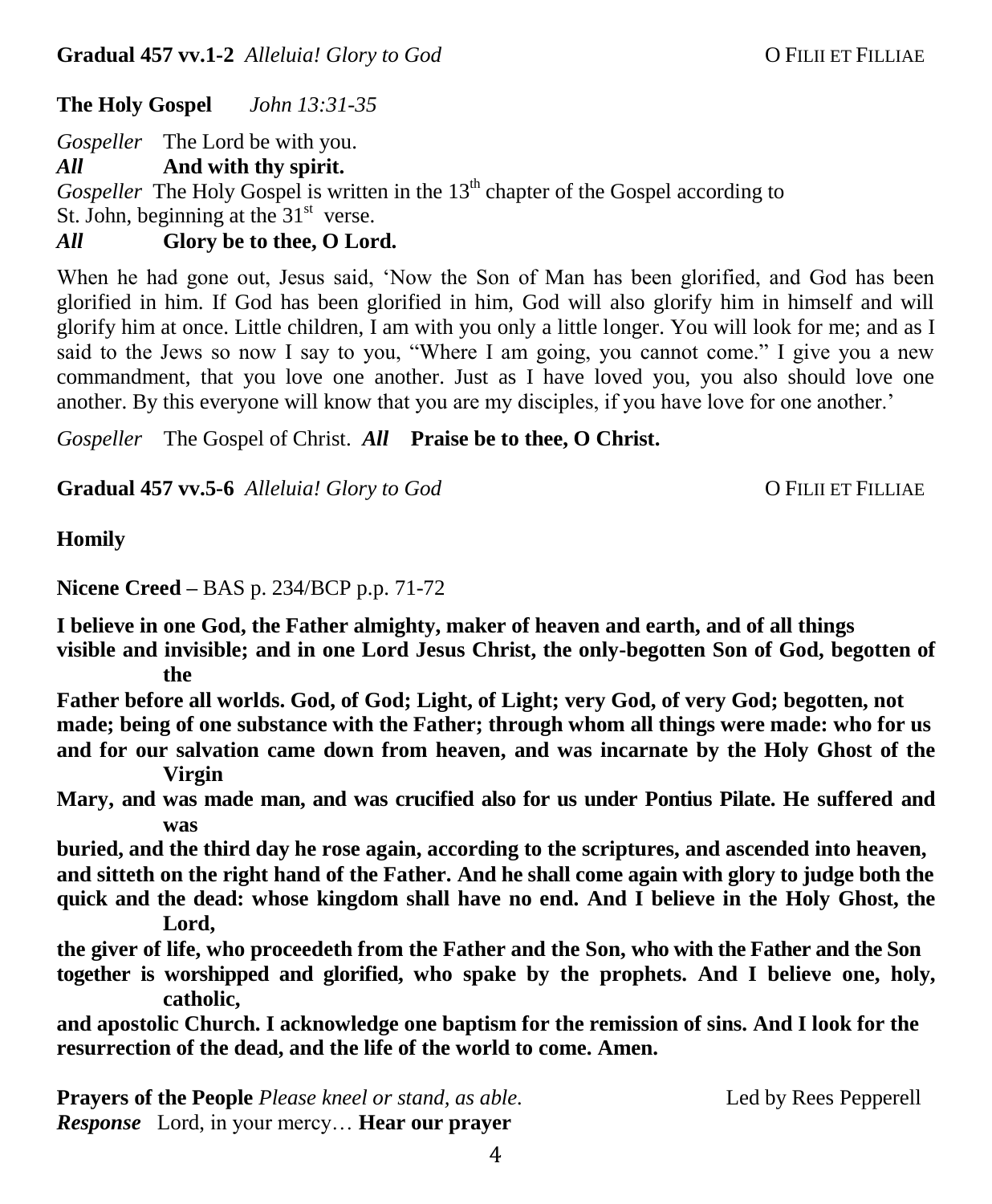## **Confession and Absolution –** BAS pp. 239-240/BCP pp. 77-79

*The Celebrant invites the prayer of confession. Silence is kept. Please kneel, as able.*

*Celebrant* Almighty God,

**Father of our Lord Jesus Christ, maker of all things and judge of all people: we acknowledge and confess our manifold sins and wickedness, which we from time to time most grievously have** 

**committed, by thought, word and deed, against thy divine majesty. We do earnestly repent, and are heartily sorry for these our misdoings. Have mercy upon us, most merciful Father; for thy Son our Lord Jesus Christ's sake, forgive us all that is past; and grant that we may ever** 

**hereafter serve and please thee in newness of life, to the honour and glory of thy name; through Jesus Christ our Lord. Amen.**

*The Absolution is pronounced.*

# **Service of Welcome for the Assistant Curate**

- *Priest* Dear friends in Christ, Michael James Perry, Deacon in the Church of God, has been appointed by the Bishop to serve as the Assistant Curate of this parish. Today, in the name of our Lord Jesus Christ, it is our duty and delight to welcome him officially to this new ministry, to pray God's blessing upon him and to ask the grace of God to sustain and strengthen the ministry of the Church in this parish of St Peter and St Simon-the-Apostle.
- *Priest* Michael, will you fulfil your duties faithfully to the honour of Almighty God and the good of God's Church and people?

*Deacon* **I will with God's help.**

*Then the whole congregation is asked:*

*Priest* Will you uphold Michael in this ministry and pray for him and the Church? *All* **We will with God's help.**

*Then these responses are said:*

- *Priest* Let us declare God's glory among the nations and his wonders among all people.
- *Deacon* **Tell it out among the nations, 'the Lord is King".**
- *Priest* Let the Word of Christ dwell in you richly.
- *Deacon* **Do everything in the name of the Lord Jesus Christ.**
- *Priest* I will go the altar of God.
- *Deacon* **Even unto the God of my joy and gladness.**

*Priest* Let us pray.

Draw your church together O Lord into one great company of disciples, together following our Lord Jesus Christ into every walk of life, together serving him in his mission to the world, and together witnessing to his love on every continent and island. We ask this in his name and for his sake. **Amen.**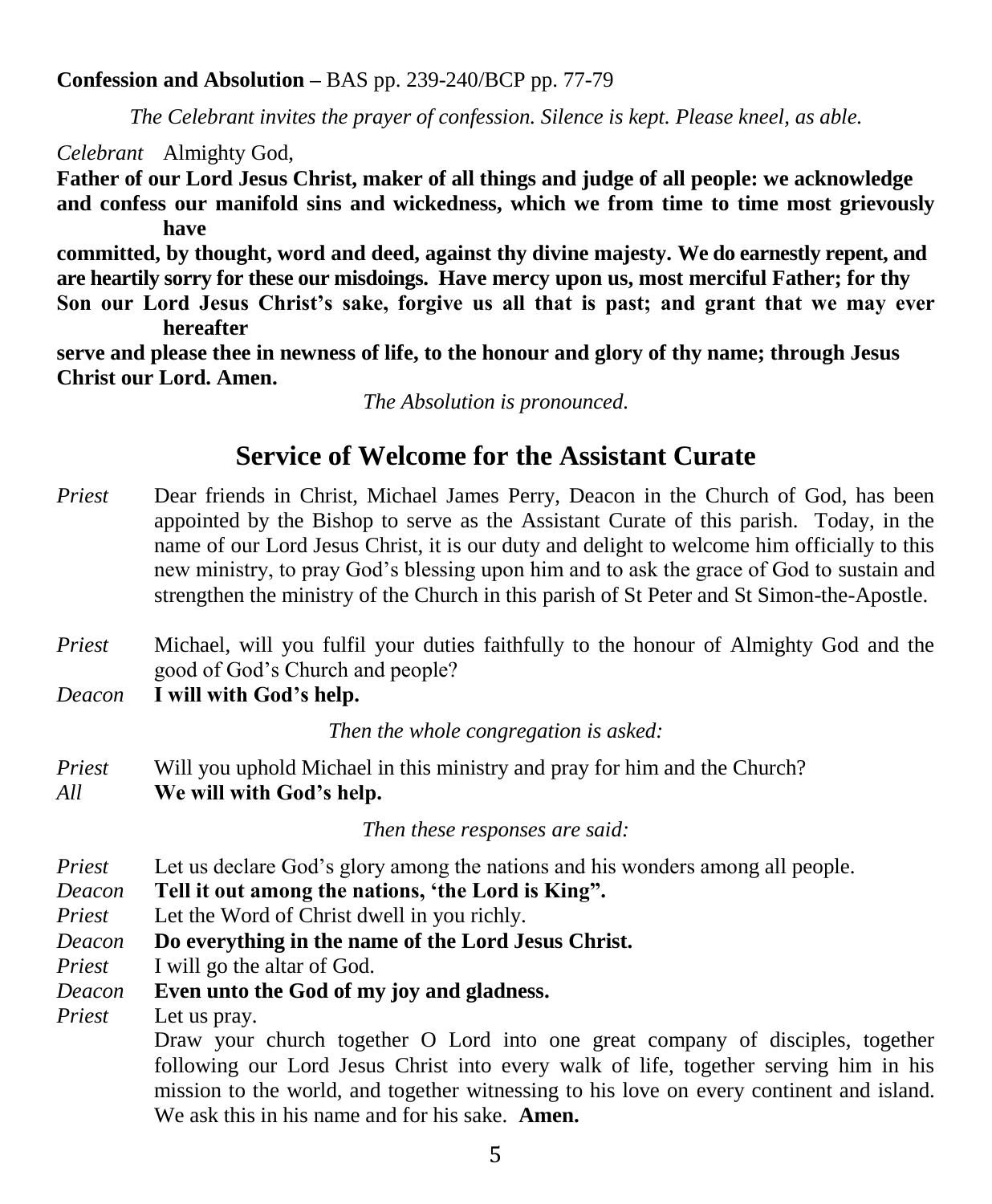*Priest* Michael, on behalf of the people of this parish we welcome you as our Assistant Curate. May the Lord bless and strengthen you in the ministry to which you are called, in the name of God, +Father, Son, Holy Spirit. **Amen.**

*Celebrant* The peace of the Lord be always with you.

# *All* **And with thy spirit.**

*We invite you to share a sign of peace with those near you – a handshake, slight bow or other form of greeting. Please respect the wishes of those who prefer not to shake hands.*

# **The Celebration of the Eucharist**

**Offertory Hymn 485** *Love Divine, All Loves Excelling* **HYFRYDOL** 

# **Prayer over the Gifts**

*Celebrant* Giver of life, receive all we offer you this day. Let the Spirit you bestow on your Church continue to work in the world through the hearts of all who believe. We ask this in the name of Jesus Christ the Lord. **Amen.**

# **Great Thanksgiving CP 682**

*All*

*Celebrant* The Lord be with you.

*All* **And with thy spirit.**

*Celebrant* Lift up your hearts.

- *All* **We lift them up unto the Lord.**
- *Celebrant* Let us give thanks unto our Lord God.

# *All* **It is meet and right so to do.**





6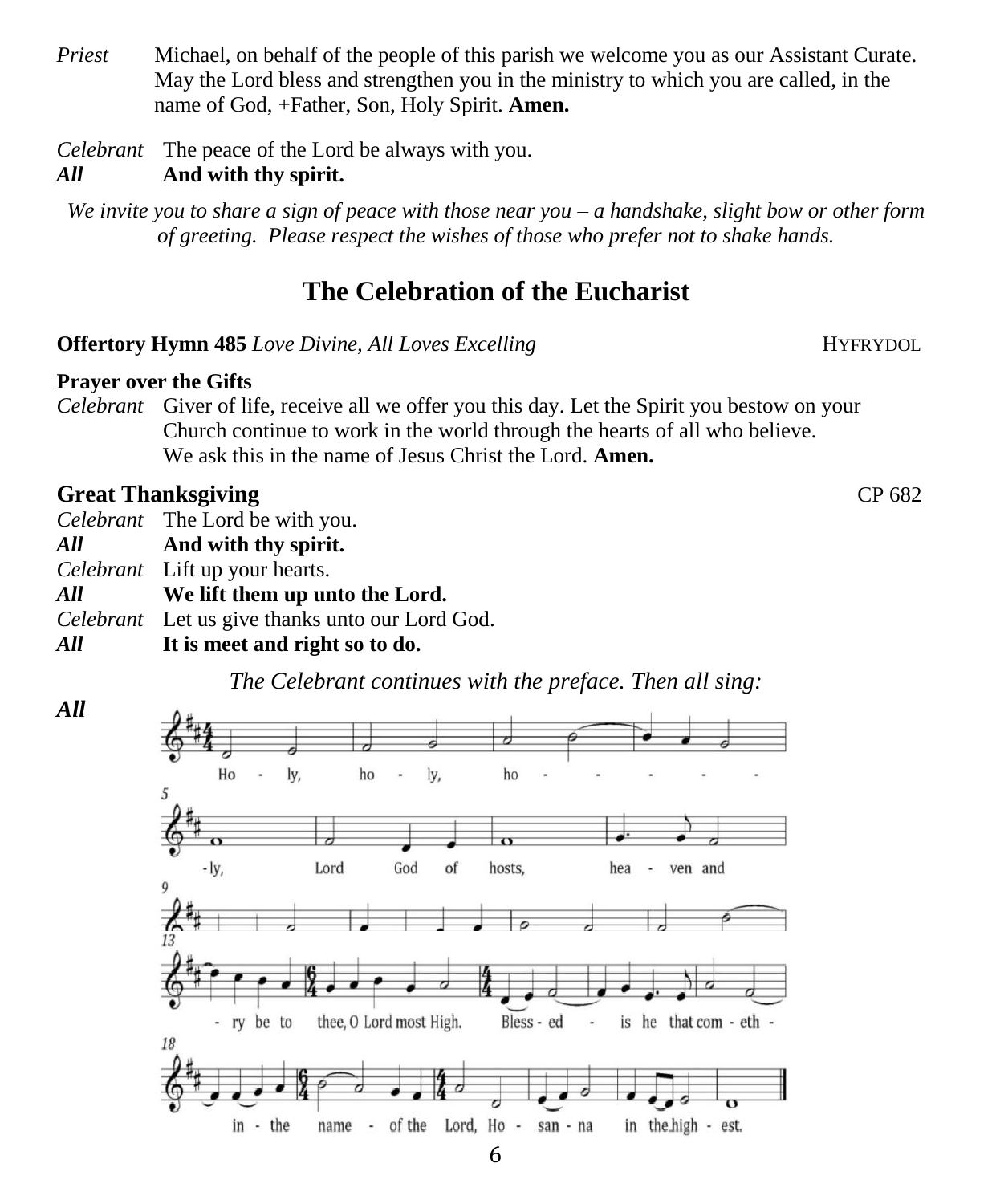## *The Celebrant continues with the Prayer of Consecration*

All glory be to thee, O Lord our God, who didst make us in thine own image; and, of thy tender mercy, didst give thine only Son Jesus Christ to take our nature upon him, and to suffer death upon the cross for our redemption. He made there a full and perfect sacrifice for the whole world; and did institute, and in his holy Gospel command us to continue, a perpetual memory of that his precious death and sacrifice, until his coming again; who, in the same night that he was betrayed, took bread; and when he had given thanks to thee, he broke it, and gave it to his disciples, saying, "Take, eat, this is my body, which is given for you. Do this in remembrance of me." Likewise, after supper, he took the cup; and when he had given thanks, he gave it to them, saying, "Drink this, all of you; for this is my blood of the new covenant, which is shed for you, and for many, for the remission of sins. Do this, as oft as ye shall drink it, in remembrance of me." Wherefore, O Lord and heavenly Father, we thy people do celebrate and make, with these thy holy gifts which we now offer unto thee, the memorial thy Son hath commanded us to make; having in remembrance his blessed passion and precious death, his mighty resurrection and glorious ascension; and looking for his coming again with power and great glory. And we most humbly beseech thee, O merciful Father, to hear us, and, with thy Word and Holy Spirit, to bless and sanctify these gifts of bread and wine, that they may be unto us the body and blood of thy dearly-beloved Son Jesus Christ.

## *All* **We praise thee, we bless thee, we thank thee, and we pray to thee, Lord our God.**

#### *The Celebrant continues:*

And we earnestly desire thy fatherly goodness to accept this our sacrifice of praise and thanksgiving, whereby we offer and present unto thee, O Lord, ourselves, our souls and bodies. Grant, we beseech thee, that all who partake of this holy communion may worthily receive the most precious body and blood of thy Son Jesus Christ, and be filled with thy grace and heavenly benediction; and also that we and all thy whole Church may be made one body with him, that he may dwell in us, and we in him; through the same Jesus Christ our Lord; By whom, and with whom, and in whom, in the unity of the Holy Spirit all honour and glory be unto thee, O Father Almighty, world without end. **Amen.**

## **Lord's Prayer –** *sung by all* **Hymn book #684**

#### **Breaking of the Bread**

*Celebrant* Alleluia. Christ our Passover has been sacrificed for us; *All* **therefore let us keep the feast, Alleluia.**

#### **Agnus Dei**

*Choir O Lamb of God, that takest away the sin of the world, have mercy upon us. (Repeated once) O Lamb of God, that takest away the sin of the world, grant us thy peace.*

# **Holy Communion**

#### *All baptized Christians are welcome to receive Communion.*

*Please do not dip the consecrated bread into the wine - Drinking from the chalice is considered safe from the point of view of public health. You are also welcome to receive only the bread, if you prefer. Indicate this by holding your arms crossed over your chest as the chalice passes; this is also a way*